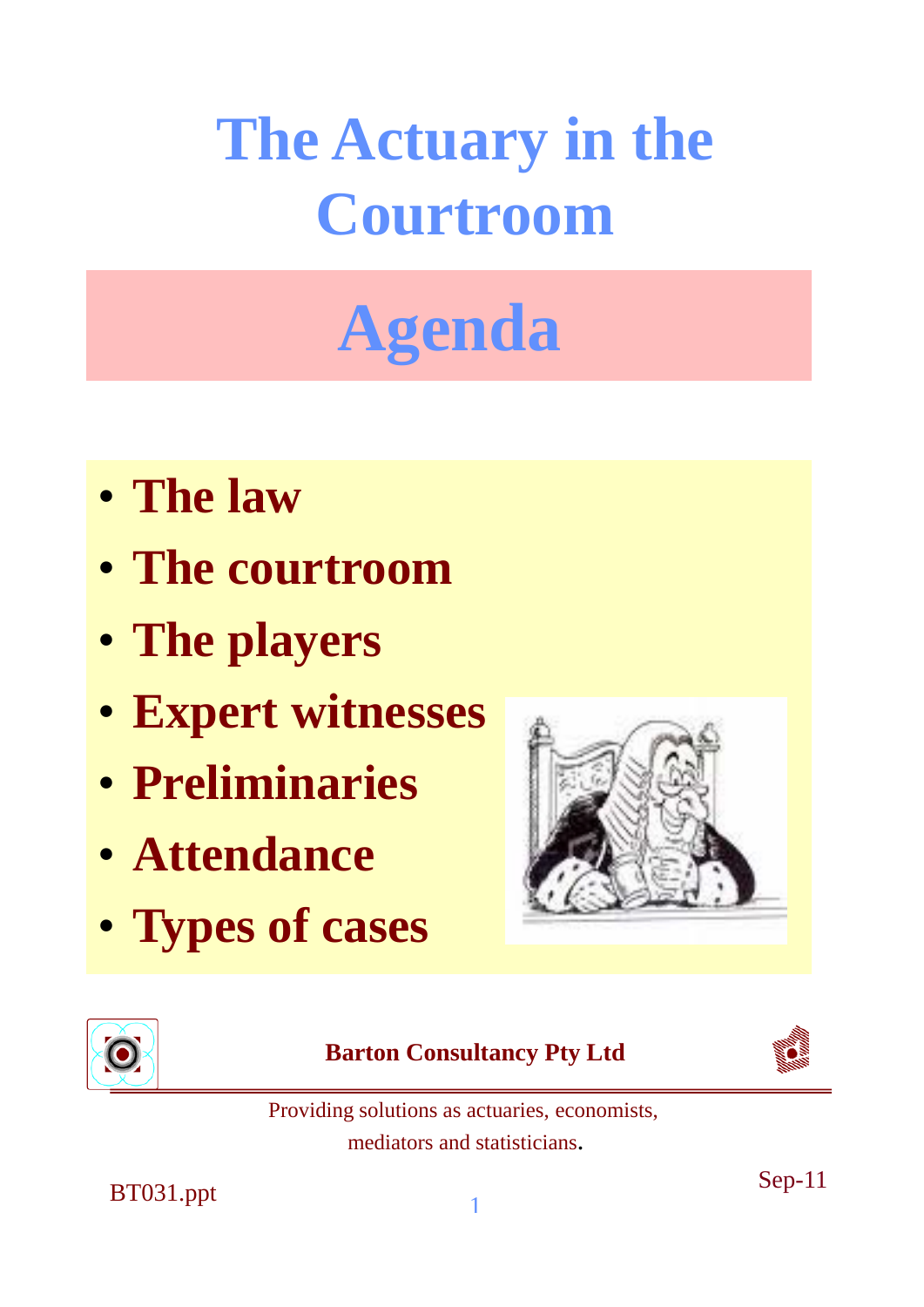## **The Law**

- **Protection of life and property**
- **Separation**
- **Adversarial / inquisitorial**
- **Lawyers responsible to Court**
- **Levels of proof**
	- Criminal
	- Civil



**Barton Consultancy Pty Ltd**



Providing solutions as actuaries, economists, mediators and statisticians.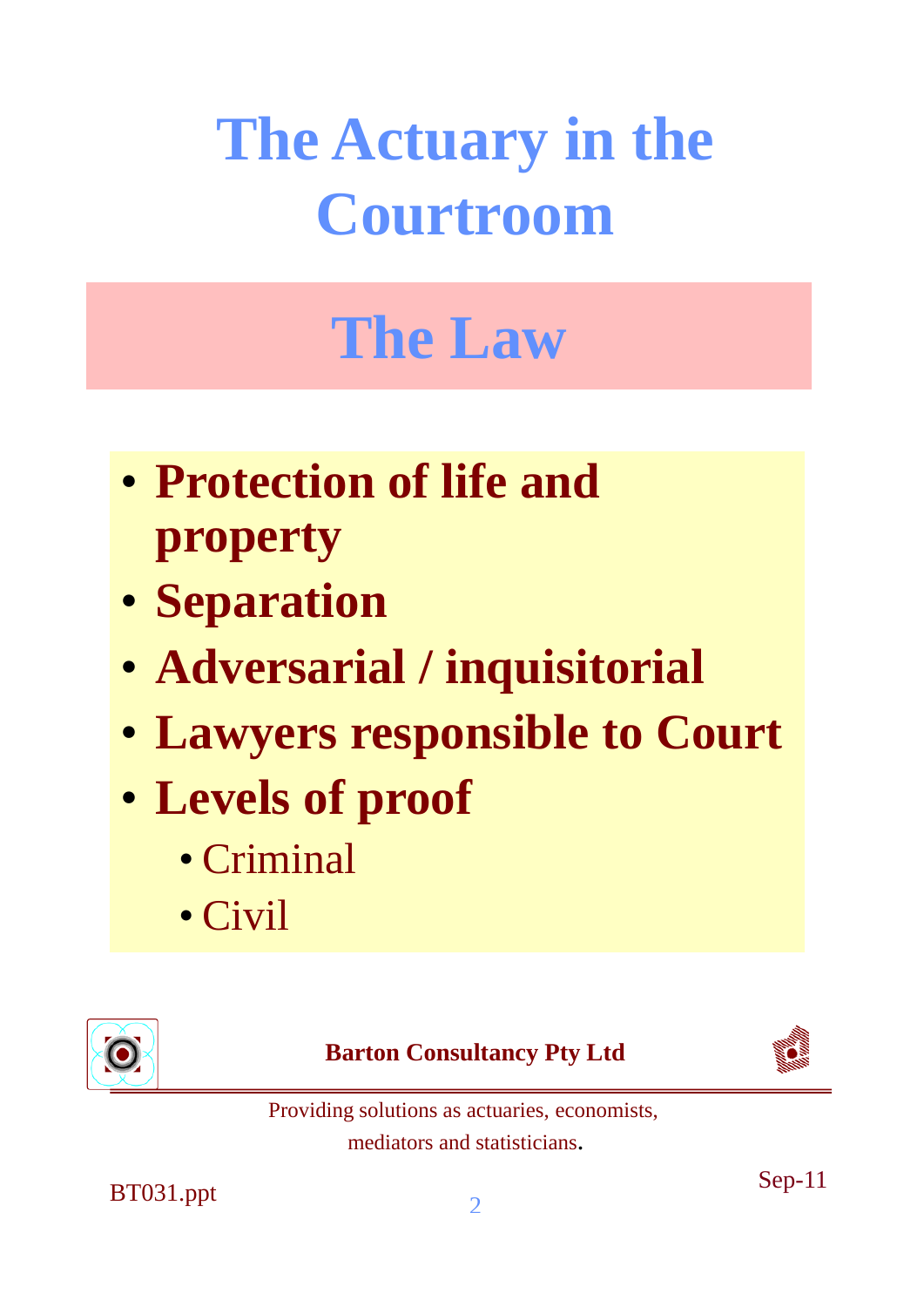## **The Courtroom**

- **Bench**
- **Bar table**
- **Gallery**
- **Witness box**
- **Recorder**
- **Atmosphere**



#### **Barton Consultancy Pty Ltd**



Providing solutions as actuaries, economists, mediators and statisticians.

 $\frac{1}{2}$  Sep-11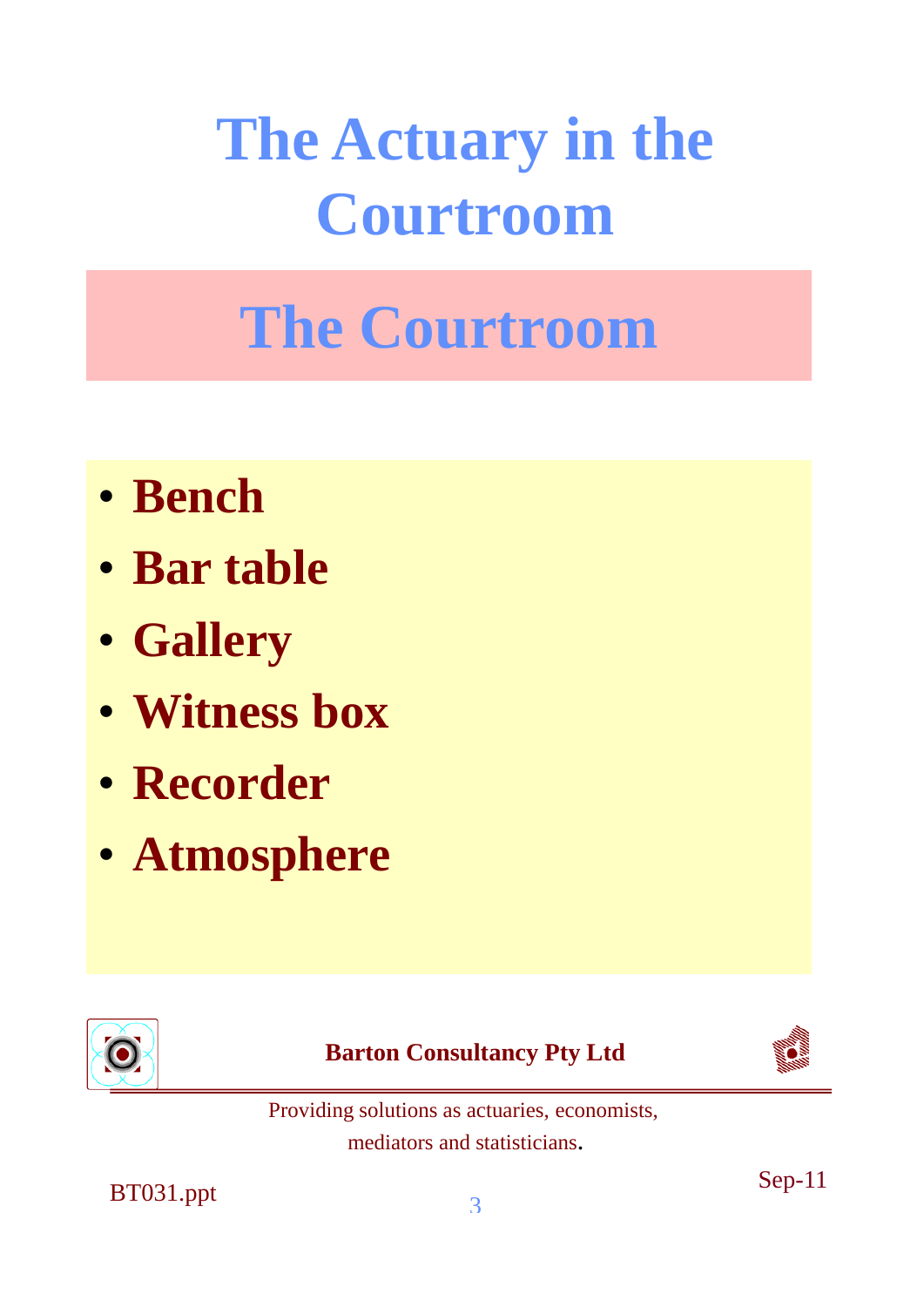# **The players**

- **Plaintiff(s)**
- **Defendent(s)**
- **Judge's team**
- **Counsel team**
- **Witnesses**
	- Factual
	- Expert



**Barton Consultancy Pty Ltd**



Providing solutions as actuaries, economists, mediators and statisticians.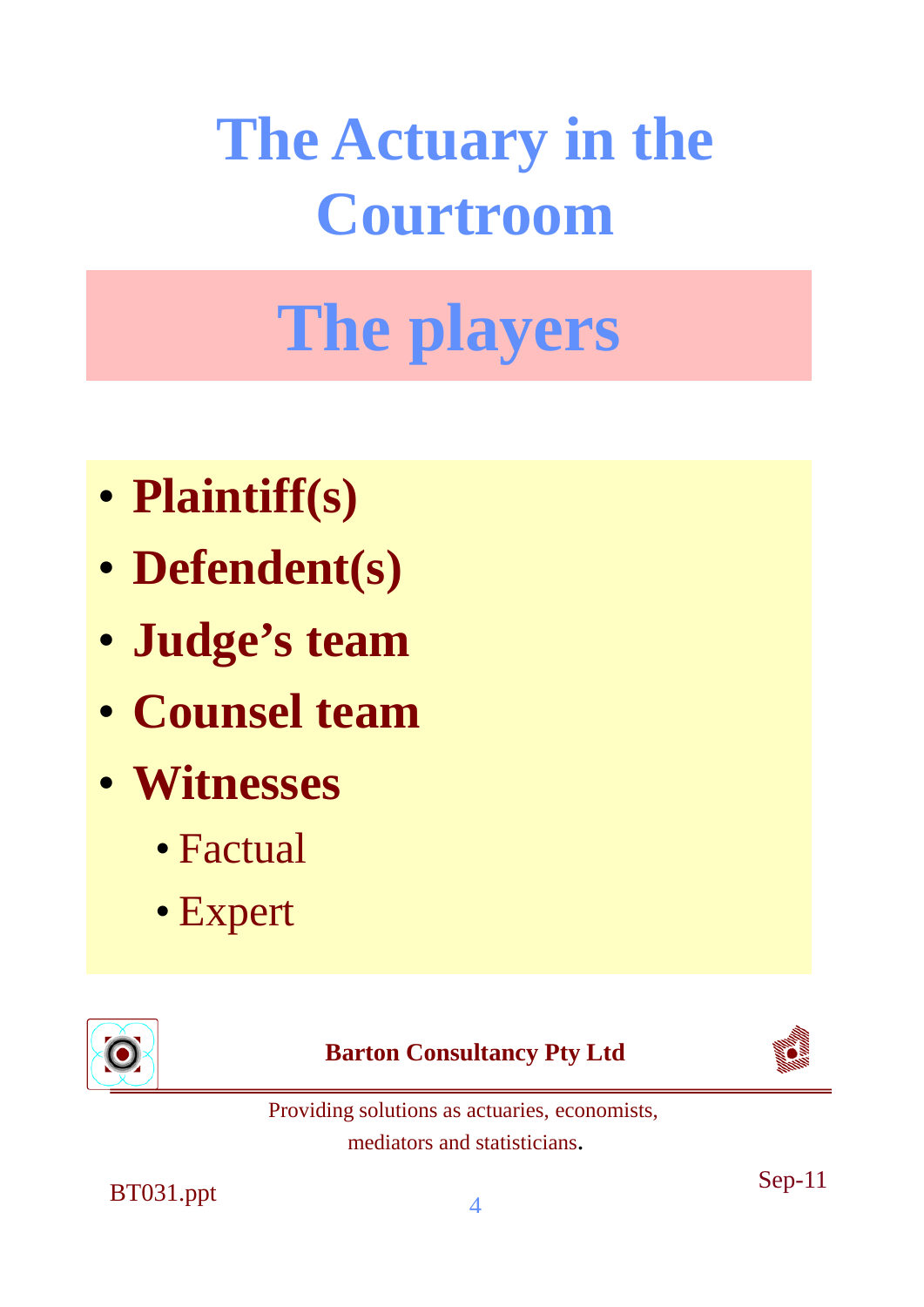### **Expert Witnesses**

- **Responsible to Court**
- **Truth, whole truth and nothing but the truth**
- **Room for opinion**
- **Rules**
- **Clarity**



**Barton Consultancy Pty Ltd**



Providing solutions as actuaries, economists, mediators and statisticians.

 $\frac{1}{5}$  Sep-11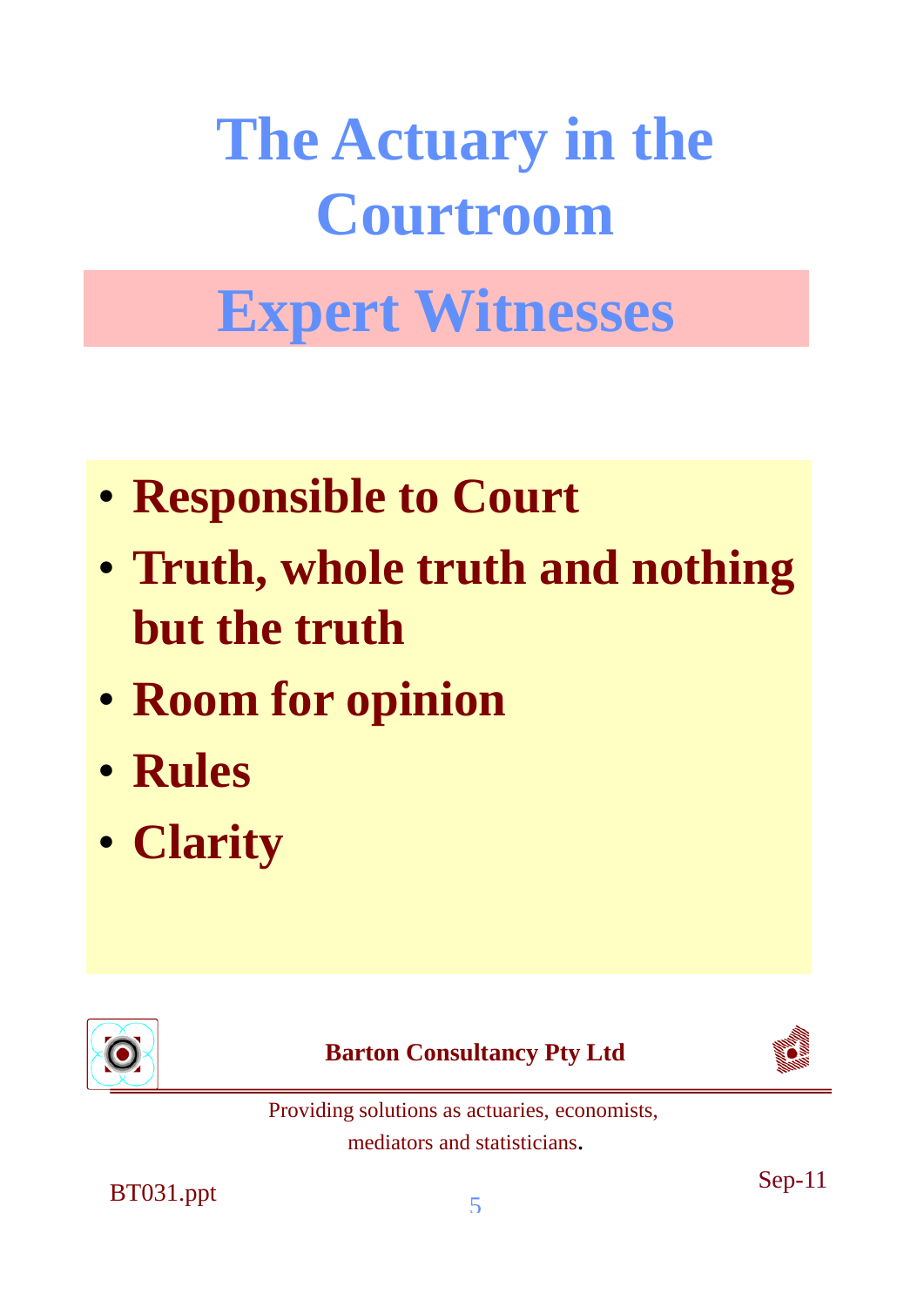### **Preliminaries**

- **Discussions**
- **Collect information**
- **Perform calculations**
- **Sensitivity analyses**
- **Report**
- **Affidavit**







Providing solutions as actuaries, economists, mediators and statisticians.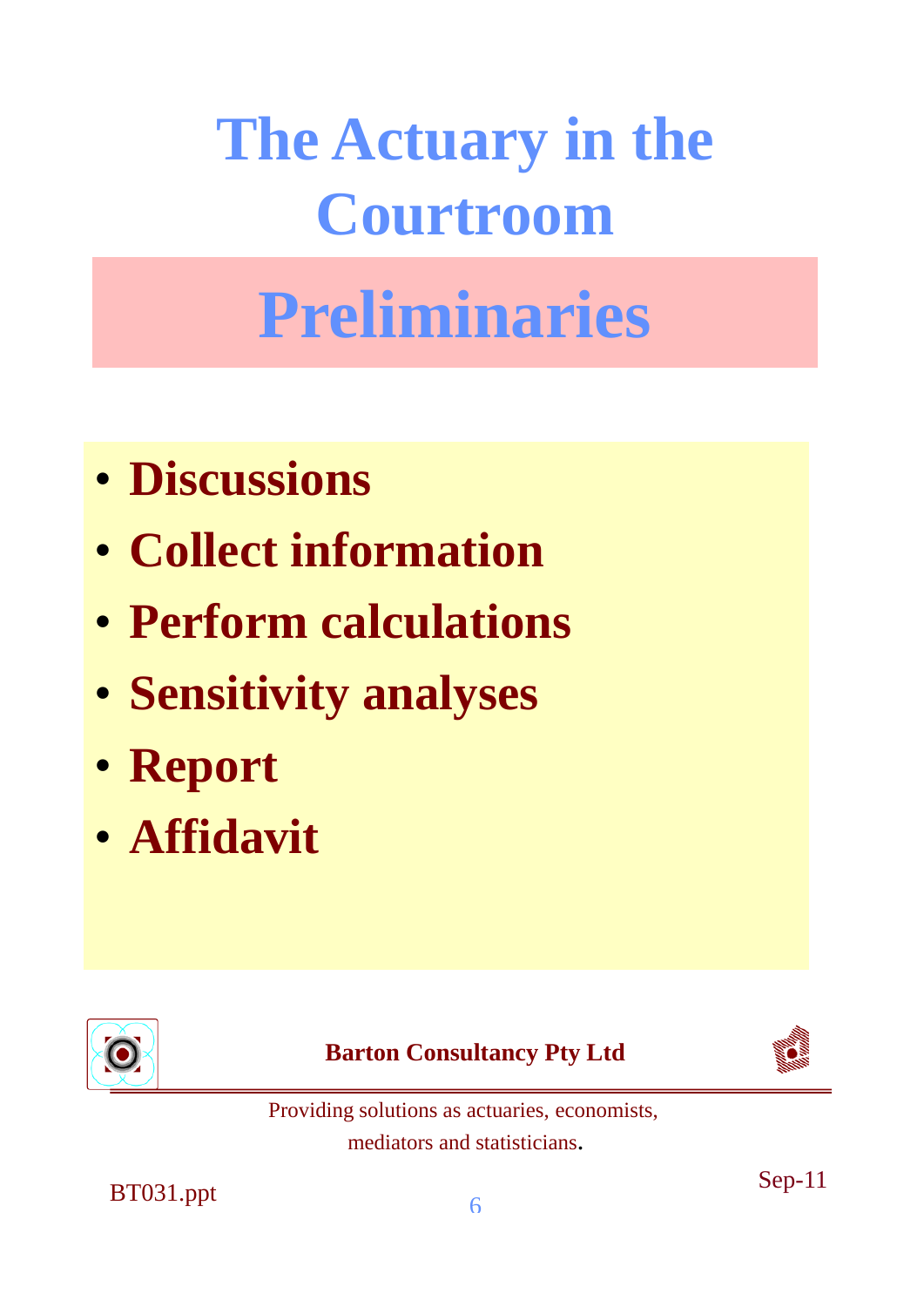## **Normal report layout**

- **Introduction (including opinion)**
- **Recite Facts**
- **Underlying law**
- **Methodology**
- **Assumption**
- **Sensitivity analysis**



#### **Barton Consultancy Pty Ltd**



Providing solutions as actuaries, economists, mediators and statisticians.

 $\frac{1}{2}$  Sep-11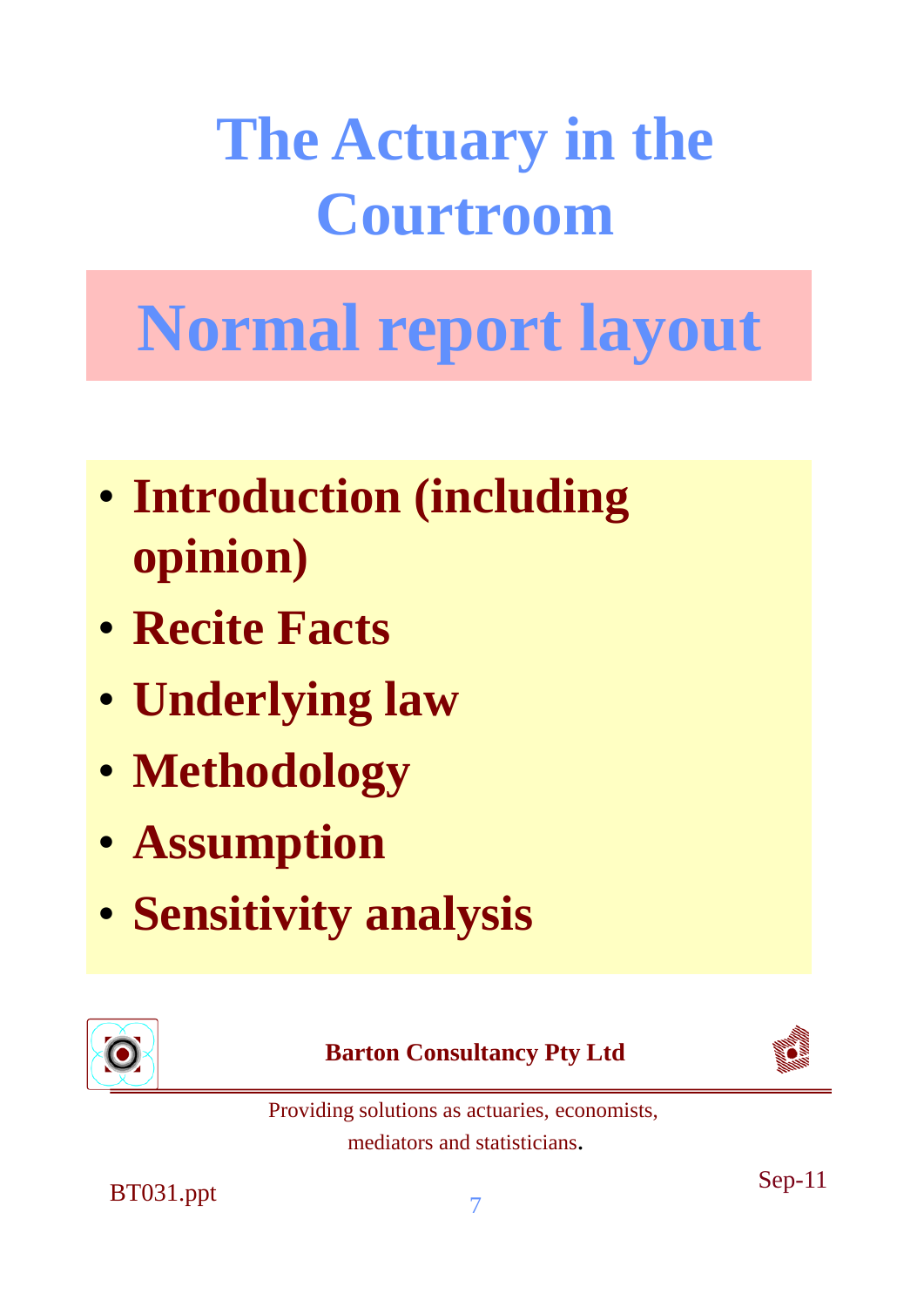# **Expert report headings**

- **Reasons for conclusions**
- **Methodology**
- **Qualification and experience**
- **External materials**
- **Facts**
- **Reliances**



**Barton Consultancy Pty Ltd**



Providing solutions as actuaries, economists, mediators and statisticians.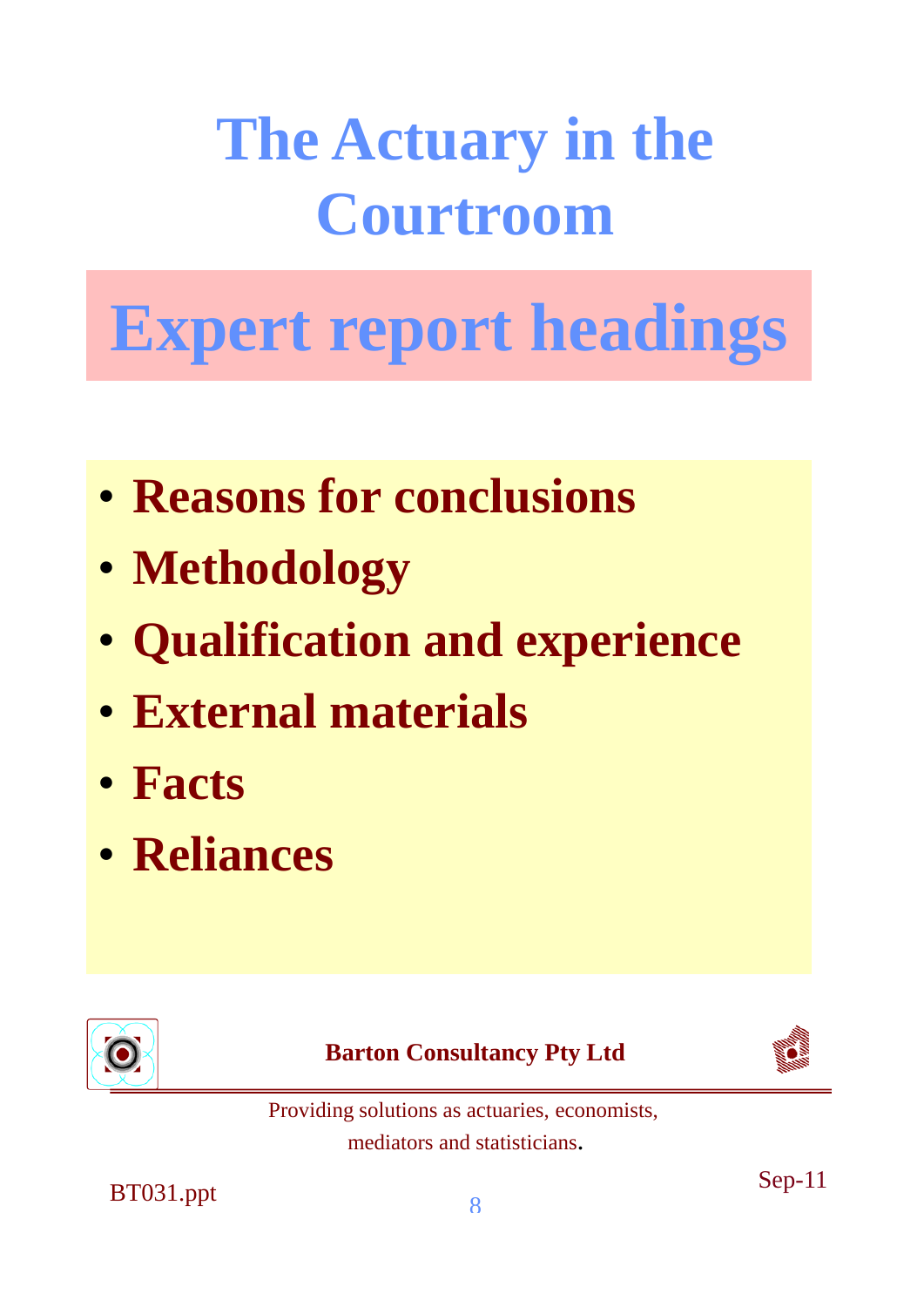## **Expert report headings**

- **Range of opinion**
- **Summary of conclusions**
- **Disclosures**



**Barton Consultancy Pty Ltd**



Providing solutions as actuaries, economists, mediators and statisticians.

 $B T 031.$ ppt  $\text{Sep-11}$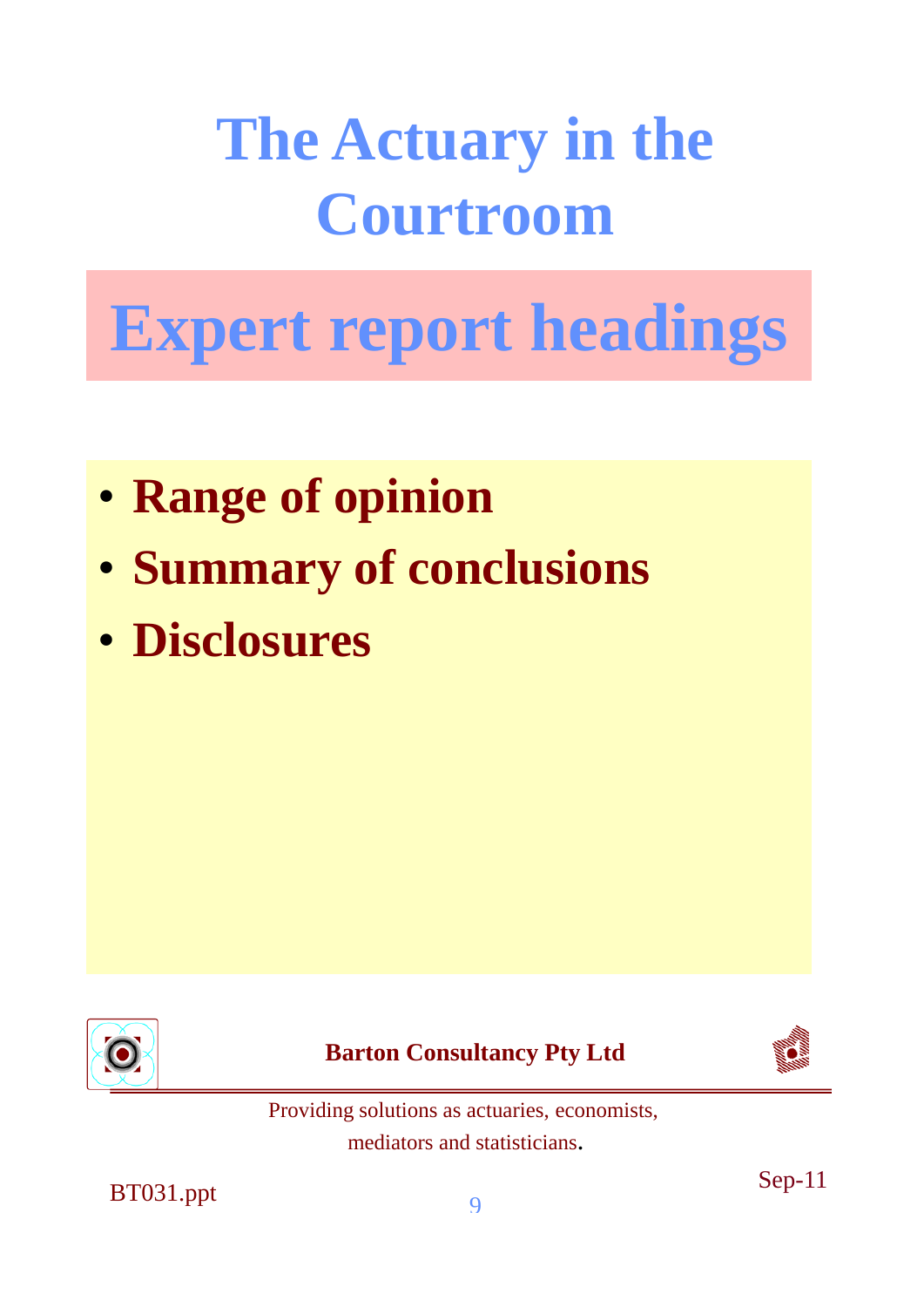## **Attendance**

- **On arrival**
- **The oath/ affirmation**
- **Examination**
- **Cross examination**
- **Re examination**
- **Judge's interruptions**
- **Use of equipment**



#### **Barton Consultancy Pty Ltd**



Providing solutions as actuaries, economists, mediators and statisticians.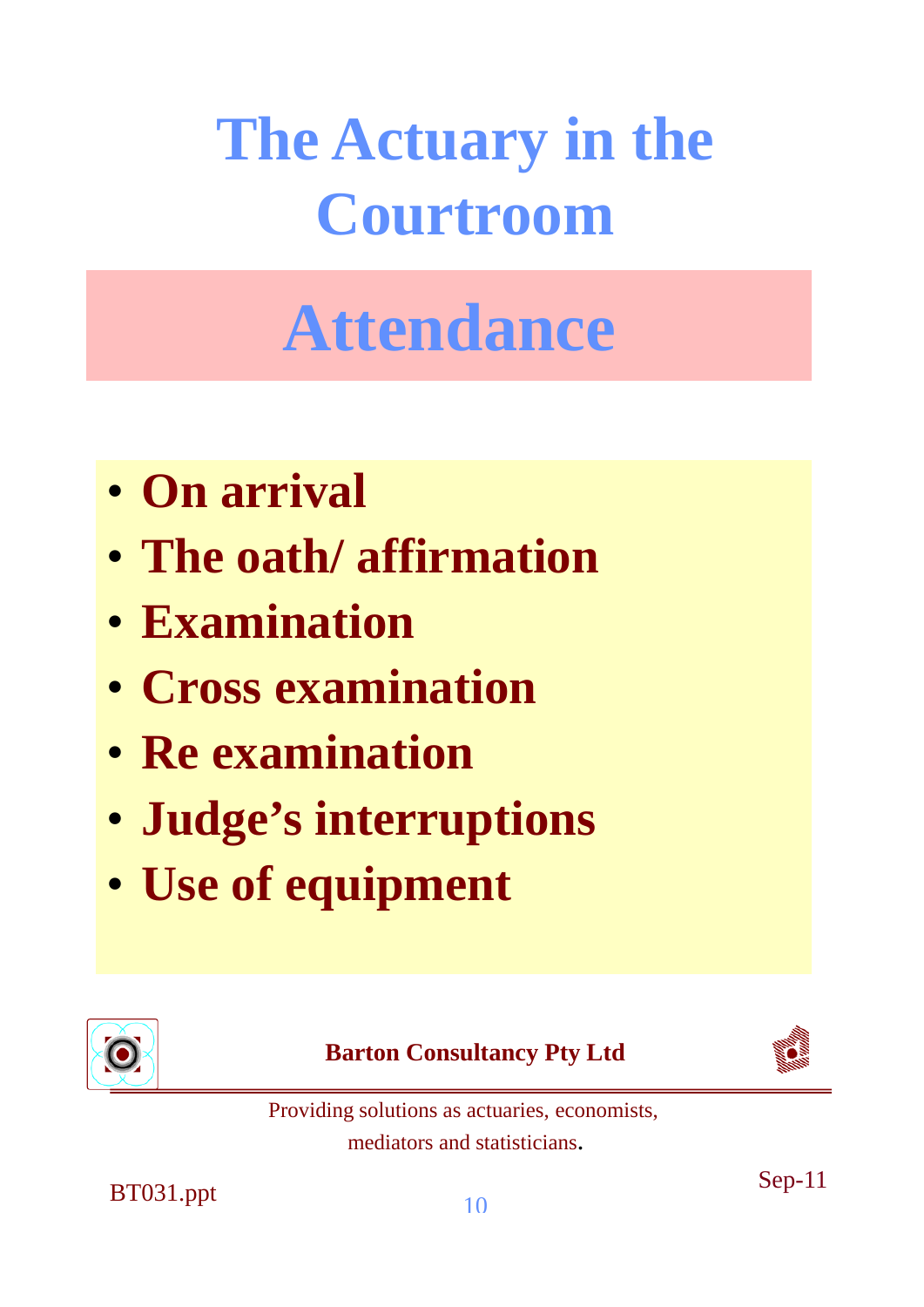# **Types of cases**

- **Family law**
	- Superannuation
	- Inheritances
- **Inheritance**
- **Accident compensation**
- **Worker's compensation**
- **Disputes with lenders**
- **Other disputes**



#### **Barton Consultancy Pty Ltd**



Providing solutions as actuaries, economists, mediators and statisticians.

 $B T 031.$ ppt  $\text{Sep-11}$